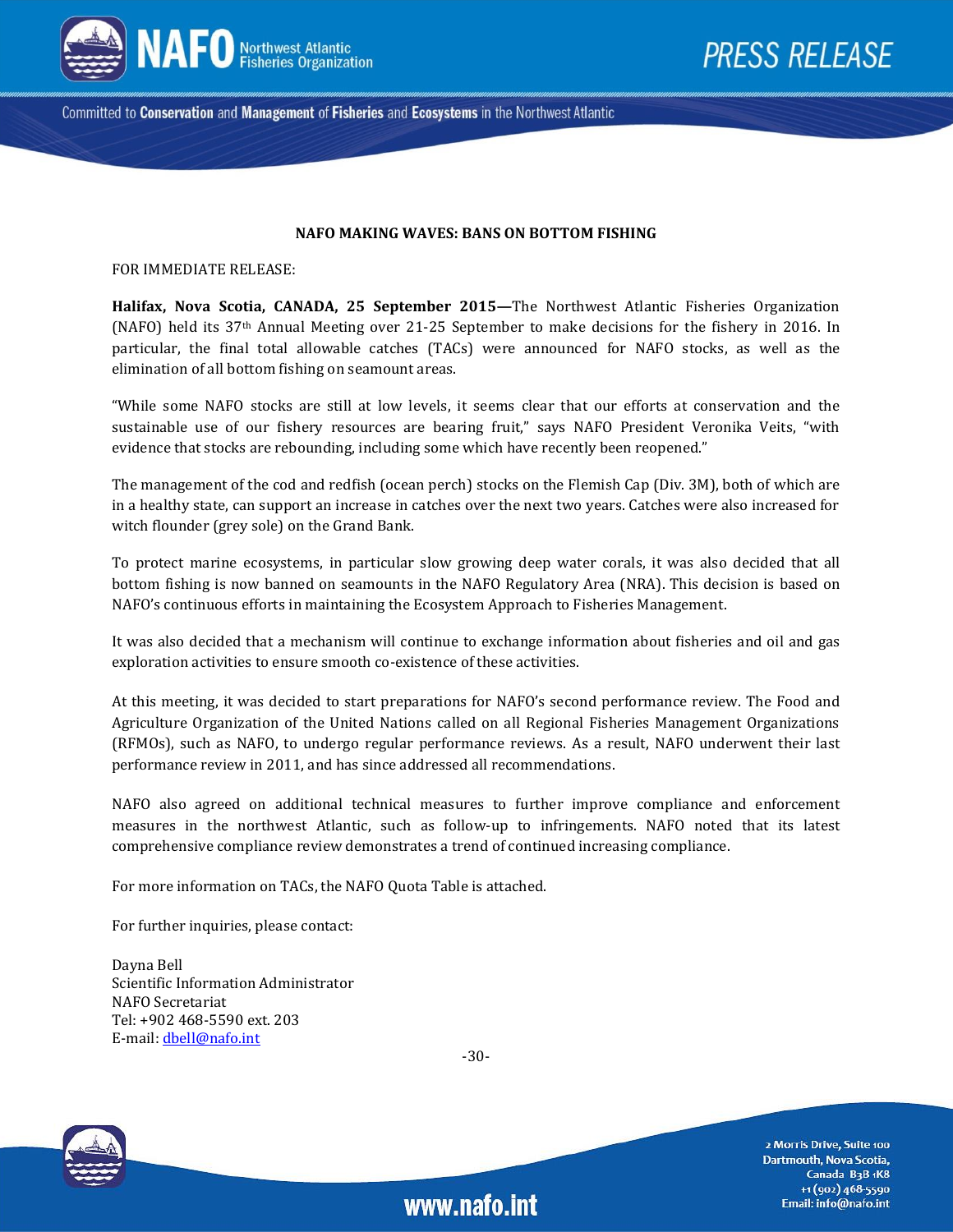### (2016)

## **ANNEX I – FISHERIES MANAGEMENT**

### **Annex I.A - Annual Quota Table**

**DRAFT** - QUOTA TABLE. Total allowable catches (TACs) and quotas (metric tons) for 2016 of particular stocks in Subareas 1-4 of the NAFO Convention Area. The values listed include quantities to be taken both inside and outside the 200-mile fishing zone, where applicable.

| <b>Species</b>                                            | Cod               |                   |                             |                          | Redfish                  |                                   |                |               |                                                            |                           | American plaice          |                          |
|-----------------------------------------------------------|-------------------|-------------------|-----------------------------|--------------------------|--------------------------|-----------------------------------|----------------|---------------|------------------------------------------------------------|---------------------------|--------------------------|--------------------------|
| <b>Stock Specification</b>                                | COD <sub>3L</sub> | COD <sub>3M</sub> |                             | $\bf{COD}$<br><b>3NO</b> | <b>RED 3LN</b>           |                                   | <b>RED 3M</b>  | <b>RED 30</b> | <b>REB 1F_2_3K</b><br>(i.e. Sub-Area 2<br>and Div. $1F+3K$ | <b>PLA</b><br><b>3LNO</b> | <b>PLA</b><br>3M         | YEL 3LNO                 |
| % of TAC                                                  |                   |                   | $%$ of 3M<br><b>Cod TAC</b> |                          |                          | % of 3LN<br>Redfish<br><b>TAC</b> |                |               |                                                            |                           |                          |                          |
| <b>Contracting Party</b>                                  |                   |                   |                             |                          |                          |                                   |                |               |                                                            |                           |                          |                          |
| Canada                                                    |                   | 111               | 0.80                        | $\boldsymbol{0}$         | 4430                     | 42.60                             | 500            | 6000          | $0^{2,4}$                                                  | $\mathbf{0}$              | $\mathbf{0}$             | 165755                   |
| Cuba                                                      |                   | 515               | 3.70                        | $\blacksquare$           | 1019                     | 9.80                              | 1750           |               | $0^{2,4}$                                                  | $\blacksquare$            | $\sim$                   | $\blacksquare$           |
| <b>Denmark (Faroe</b><br><b>Islands</b> and<br>Greenland) |                   | 3114              | 22.35                       | $\overline{\phantom{a}}$ | $\overline{\phantom{a}}$ |                                   | 6918           |               | $0^{2,3}$                                                  |                           | $\blacksquare$           |                          |
| <b>European Union</b>                                     |                   | 794524            | 57.03                       | $0^{11}$                 | 189625                   | 18.23                             | 781311         | 7000          | $0^{2,3}$<br>$0^{2,15}$                                    | $\theta$                  | $0^{10}$                 |                          |
| France (St. Pierre<br>et Miquelon)                        |                   |                   |                             |                          |                          |                                   | 6918           |               | $0^{2,4}$                                                  |                           | $\overline{\phantom{a}}$ | 3405                     |
| Iceland                                                   |                   | $\sim$            |                             | $\overline{a}$           | $\sim$                   |                                   | $\blacksquare$ |               | $0^{2,3}$                                                  | $\blacksquare$            | $\sim$                   | $\sim$                   |
| Japan                                                     |                   |                   |                             |                          | $\blacksquare$           |                                   | 400            | 150           | $0^{2,4}$                                                  | $\blacksquare$            | $\sim$                   | $\overline{\phantom{a}}$ |
| <b>Korea</b>                                              |                   |                   |                             | $\overline{\phantom{a}}$ | $\overline{\phantom{a}}$ |                                   | 6918           | 100           | $0^{2,4}$                                                  | $\blacksquare$            |                          | $\overline{a}$           |
| <b>Norway</b>                                             |                   | 1289              | 9.25                        |                          |                          |                                   | $\overline{a}$ |               | $0^{2,3}$                                                  | $\blacksquare$            |                          | ÷                        |
| <b>Russian Federation</b>                                 |                   | 901               | 6.47                        | $\boldsymbol{0}$         | 2992                     | 28.77                             | 9137           | 6500          | $0^{2,3}$                                                  | $\blacksquare$            | $\Omega$                 | $\blacksquare$           |
| <b>Ukraine</b>                                            |                   |                   |                             |                          |                          |                                   |                | 150           | $0^{2,4}$                                                  |                           |                          |                          |
| <b>United States of</b><br>America                        |                   |                   |                             |                          |                          |                                   | 6918           |               | $0^{2,4}$                                                  | $\blacksquare$            | $\overline{\phantom{a}}$ |                          |
| <b>Others</b>                                             |                   | 56                | 0.40                        | $\boldsymbol{0}$         | 63                       | 0.60                              | 124            | 100           | $\sim$                                                     | $\bf{0}$                  | $\mathbf{0}$             | 855                      |
| <b>TOTAL ALLOWABLE</b><br><b>CATCH</b>                    | $*9$              | 13931<br>15,22    | 100.0                       | $*8,15$                  | 1040023                  | 100.0                             | 70007          | 20000         | $0^{9,16}$                                                 | $*20$                     | $*8,19$                  | 1700015,20,21            |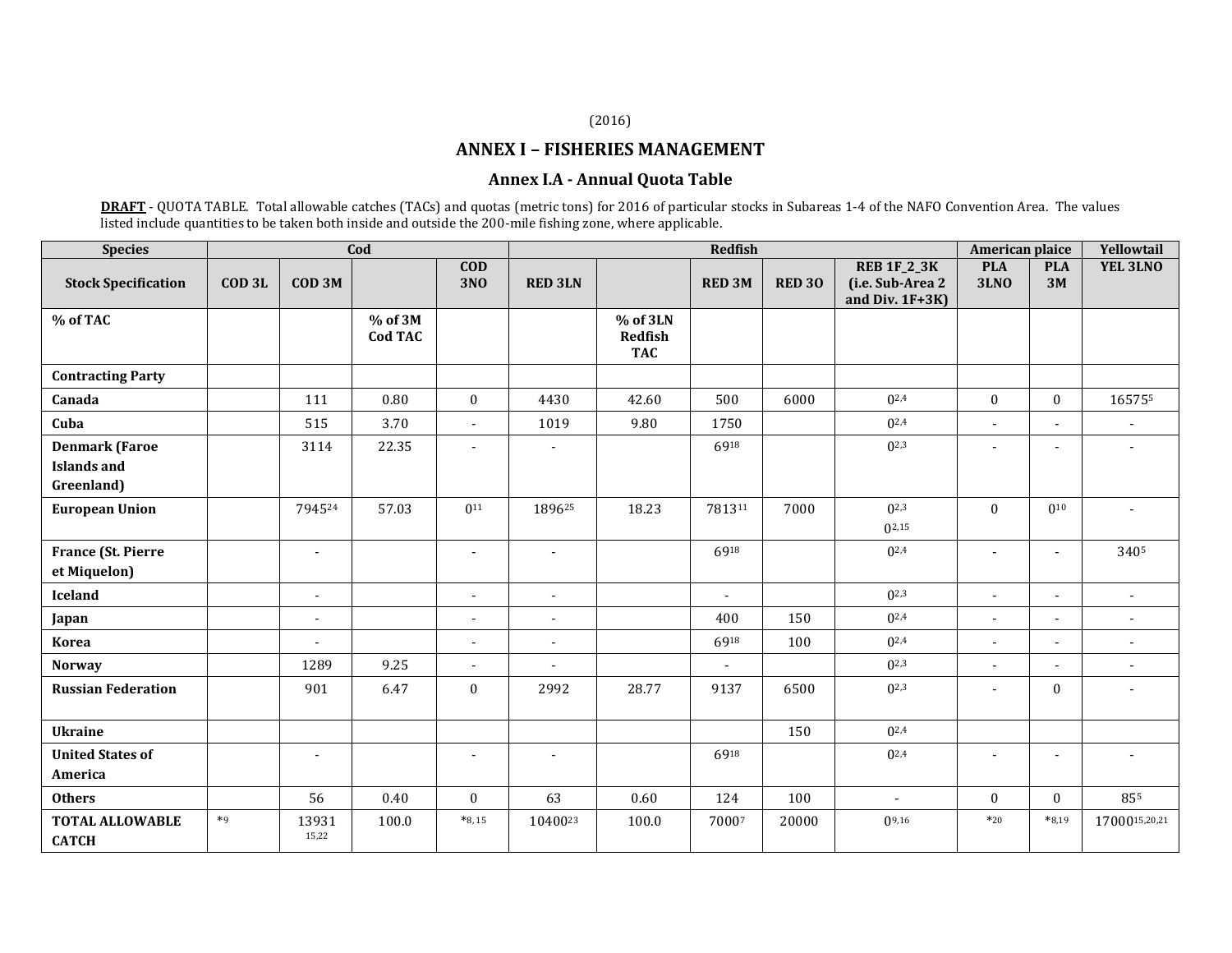| Annex |
|-------|
|-------|

# (2016)

| <b>Species</b>                                            | Witch            |                          | White<br>hake                               | Capelin                  | <b>Skates</b>            | Squid<br>Greenland<br>halibut<br>$(Illex)^1$ |                          | <b>Shrimp</b>                                 |                   |         |
|-----------------------------------------------------------|------------------|--------------------------|---------------------------------------------|--------------------------|--------------------------|----------------------------------------------|--------------------------|-----------------------------------------------|-------------------|---------|
| <b>Stock Specification</b>                                | <b>WIT</b><br>3L | WIT 3NO                  |                                             | <b>HKW</b><br><b>3NO</b> | <b>CAP</b><br><b>3NO</b> | <b>SKA</b><br><b>3LNO</b>                    | <b>GHL 3LMNO</b>         | <b>SQI 3_4</b><br>(i.e. Sub-<br>areas $3+4$ ) | PRA <sub>3L</sub> | PRA 3NO |
| % of TAC                                                  |                  |                          | $%$ of<br><b>3NO</b><br>Witch<br><b>TAC</b> |                          |                          |                                              |                          |                                               |                   |         |
| <b>Contracting Party</b>                                  |                  |                          |                                             |                          |                          |                                              |                          |                                               |                   |         |
| Canada                                                    |                  | 1303                     | 60.00                                       | 294                      | $\mathbf{0}$             | 1167                                         | 1644                     | $N.S.$ <sup>6</sup>                           | $\mathbf{0}$      |         |
| Cuba                                                      |                  |                          |                                             |                          | $\overline{0}$           |                                              |                          | 510                                           | $\boldsymbol{0}$  |         |
| <b>Denmark (Faroe</b><br><b>Islands and</b><br>Greenland) |                  | $\overline{\phantom{a}}$ |                                             |                          | $\overline{\phantom{a}}$ |                                              | 189                      | $\blacksquare$                                | $\mathbf{0}$      |         |
| <b>European Union</b>                                     |                  | 28810                    | 13.27                                       | 588                      | $0^{10}$                 | 4408                                         | 643017                   | N.S. <sup>6</sup><br>61112                    | $0^{13}$          |         |
| <b>France (St. Pierre</b><br>et Miquelon)                 |                  | $\overline{\phantom{a}}$ |                                             |                          | $\blacksquare$           |                                              | 180                      | 453                                           | $\mathbf{0}$      |         |
| <b>Iceland</b>                                            |                  | $\blacksquare$           |                                             |                          | $\blacksquare$           |                                              | $\sim$                   | $\sim$                                        | $\mathbf{0}$      |         |
| Japan                                                     |                  | $\overline{\phantom{a}}$ |                                             |                          | $\mathbf{0}$             |                                              | 1124                     | 510                                           | $\mathbf{0}$      |         |
| <b>Korea</b>                                              |                  | $\blacksquare$           |                                             |                          |                          |                                              | $\overline{\phantom{a}}$ | 453                                           | $\mathbf{0}$      |         |
| <b>Norway</b>                                             |                  |                          |                                             |                          | $\overline{0}$           |                                              | $\overline{a}$           | $\overline{\phantom{a}}$                      | $\mathbf{0}$      |         |
| <b>Russian Federation</b>                                 |                  | 559                      | 25.73                                       | 59                       | $\overline{0}$           | 1167                                         | 1399                     | 749                                           | $\mathbf{0}$      |         |
| <b>Ukraine</b>                                            |                  |                          |                                             |                          |                          |                                              | $\overline{\phantom{a}}$ |                                               | $\mathbf{0}$      |         |
| <b>United States of</b><br>America                        |                  | $\blacksquare$           |                                             |                          | $\blacksquare$           |                                              | $\overline{\phantom{a}}$ | 453                                           | $\mathbf{0}$      |         |
| <b>Others</b>                                             |                  | 22                       | 1.00                                        | $\overline{59}$          | $\overline{\phantom{a}}$ | 258                                          | 0 <sup>7</sup>           | 794                                           | $\boldsymbol{0}$  |         |
| <b>TOTAL ALLOWABLE</b><br><b>CATCH</b>                    | $*8$             | 217227                   | 100.00                                      | 100015, 26               | $*8,19$                  | 700028                                       | 10966                    | 34000                                         | $\mathbf{0}$      | $*8$    |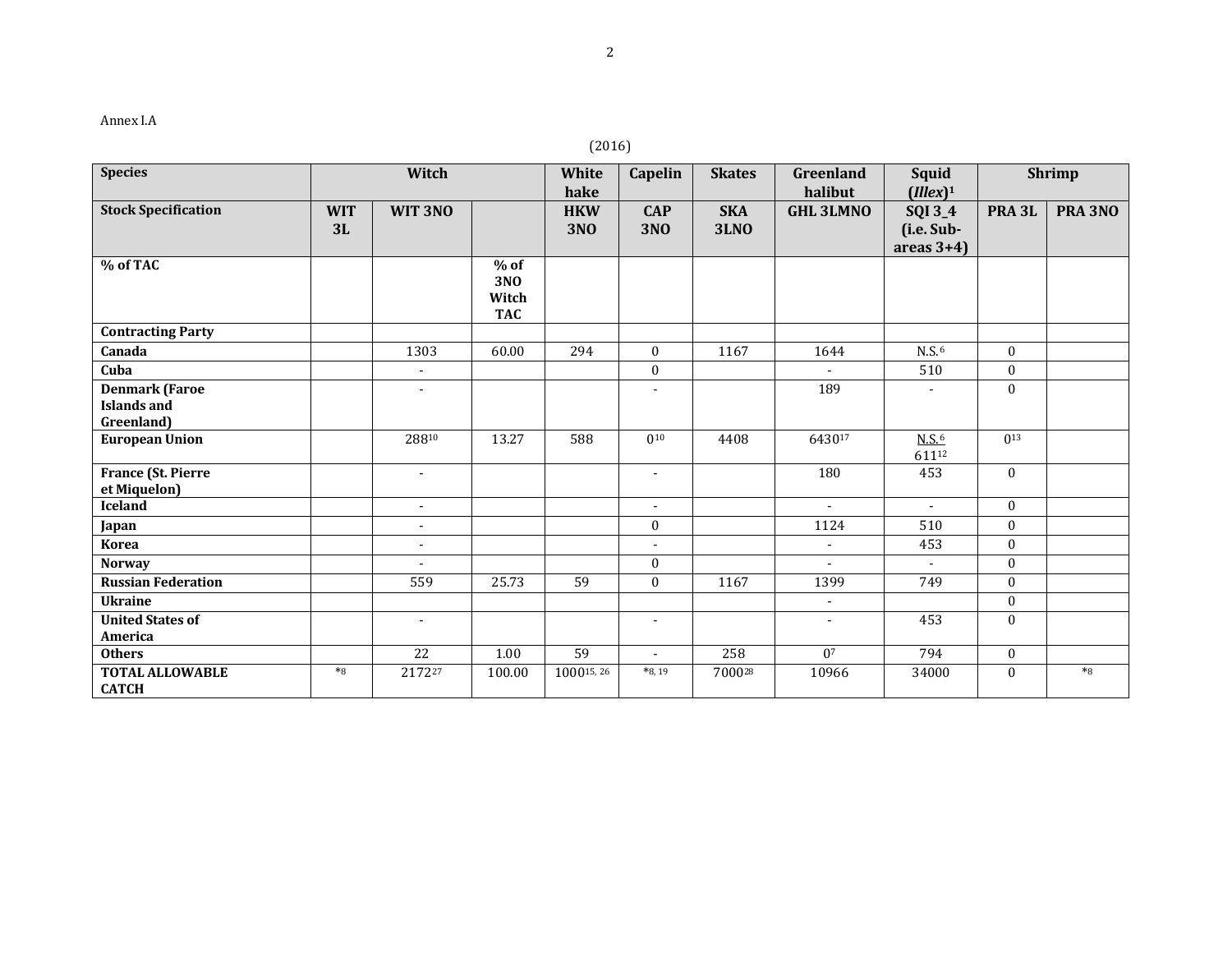- Ban on fishing in force.
	- <sup>1.</sup> Any quota listed for squid may be increased by a transfer from any "coastal state" as defined in Article 1, paragraph 3 of the NAFO Convention, provided that the TAC for squid is not exceeded. Transfers made to Contracting Parties conducting fisheries for squid in the Regulatory Area shall be reported to the Executive Secretary, and the report shall be made as promptly as possible.
	- <sup>2.</sup> The Executive Secretary shall notify without delay all Contracting Parties the dates on which accumulated reported catch taken by vessels of Contracting Parties estimated equal to 50% and then 100% of that allocation.
	- 3. Quota to be shared by vessels from Denmark (Greenland and Faroe Islands), European Union, Iceland, Norway and Russia. Catches in the NAFO Convention Area shall be deducted from the quotas allocated in the NEAFC Convention Area.
	- 4. Quota to be shared by vessels from Canada, Cuba, France (St. Pierre et Miquelon), Japan, Korea, Ukraine and USA.
	- 5. Contracting Parties shall inform the Executive Secretary before 1 December 2015 of the measures to be taken to ensure that total catches do not exceed the levels indicated.
	- <sup>6.</sup> The allocation to these Contracting Parties are as yet undetermined, although their sum shall not exceed the difference between the total of allocations to other Contracting Parties and the TAC (= 29.458 tons).
	- <sup>7.</sup> In 2005, the previous 935 t "Others" quota was assigned to three Contracting Parties. When the TAC exceeds 30,000 t the next 1,300 t beyond 30,000 will be allocated to an Others quota which can be accessed by those who do not hold Greenland halibut allocation. In deciding the relevant contributions of Contracting Parties to the 1,300 t Others quota, the Fisheries Commission will take into account the fact that some Contracting Parties received a benefit from the 935 t quota which was reassigned in 2005.
	- 8. The provisions of Article 6.3 of the Conservation and Enforcement Measures shall apply.
	- 9. In the case of the NEAFC decision which modifies the level of TAC in 2016 as compared to 2015, these figures shall be accordingly adjusted by NAFO and formalized through a mail vote.
	- 10. Including fishing entitlements of Estonia, Latvia, and Lithuania following their accession to the European Union and in accordance with sharing arrangements of the former USSR quota adopted by the Fisheries Commission at its Annual Meeting in 2003 (FC Working Paper 03/07).
	- 11. Including allocations of 1571 t each for Estonia, Latvia and Lithuania out of a sharing of 20,000 t, following their accession to the European Union.
	- <sup>12.</sup> Allocations of 128 t each for Estonia, Latvia and Lithuania as well as 227 t for Poland out of a TAC of 34,000 t, following their accession to the European Union.
	- 13. Including allocations of 1.11% each for Estonia, Latvia, Lithuania and Poland out of the TAC, following their accession to the European Union.
	- 14. Allocation of 17.85% to Lithuania and 2.15% to Latvia following their accession to the European Union.
	- 15. Applicable to 2016 and 2017.
	- <sup>16.</sup> The quota shares in footnotes 4 and 14 can only be fished in the NAFO Regulatory Area. If an increase in the overall TAC as defined in footnote 9 leads to an increase in these shares, the first 500 t of that increase shall be added to the quota share referred to in footnote 4.
	- 17. Including an allocation of 360 t for Estonia, Latvia, and Lithuania following their accession to the European Union.
	- <sup>18.</sup> Notwithstanding the provision of Article 5.2 (b) and without prejudice to future agreements on allocations, these quotas may be fished in their entirety by these Contracting Parties.
	- 19. Applicable to 2016, 2017 and 2018.
	- In lieu of Article 6.3 of the CEM, the following by-catch provisions for American plaice only in the 3LNO yellowtail fishery shall apply: Contracting Parties fishing for yellowtail flounder allocated under the NAFO allocation table will be restricted to an overall Am. plaice by-catch harvest limit equal to 15% of their total yellowtail fishery as calculated in accordance with Article 6.4. If a Scientific Council projection indicates that this rate is likely to undermine stock recovery or cause an unreasonable delay in reaching *Blim*, this rate may be subject to a reassessment by the Fisheries Commission.
	- <sup>21.</sup> Following the NAFO annual meeting and prior to 1 January of the succeeding year, at the request of the USA, Canada will transfer 1000 t of its 3LNO yellowtail quota to the USA.
	- 22. The allocation key of this stock is based on the 1998 Quota Table. In 1999, a moratorium on cod in Division 3M was declared.
	- 23. The allocation key of this stock is based on the 1997 Quota Table. In 1998, a moratorium on redfish in Division 3LN was declared.
	- 24. Including fishing entitlements of 155 tons each for Estonia, Latvia, and Lithuania in accordance with sharing arrangements of the former USSR quota adopted by the Fisheries Commission at its Annual Meeting in 2003 (FC Working Paper 03/07) and allocation of 529 tons for Poland following their accession to the European Union.
	- 25. Including fishing entitlements of 514 t each for Estonia, Latvia, and Lithuania in accordance with sharing arrangements of the former USSR quota adopted by the Fisheries Commission at its Annual Meeting in 2003 (FC Working Paper 03/07) following their accession to the European Union.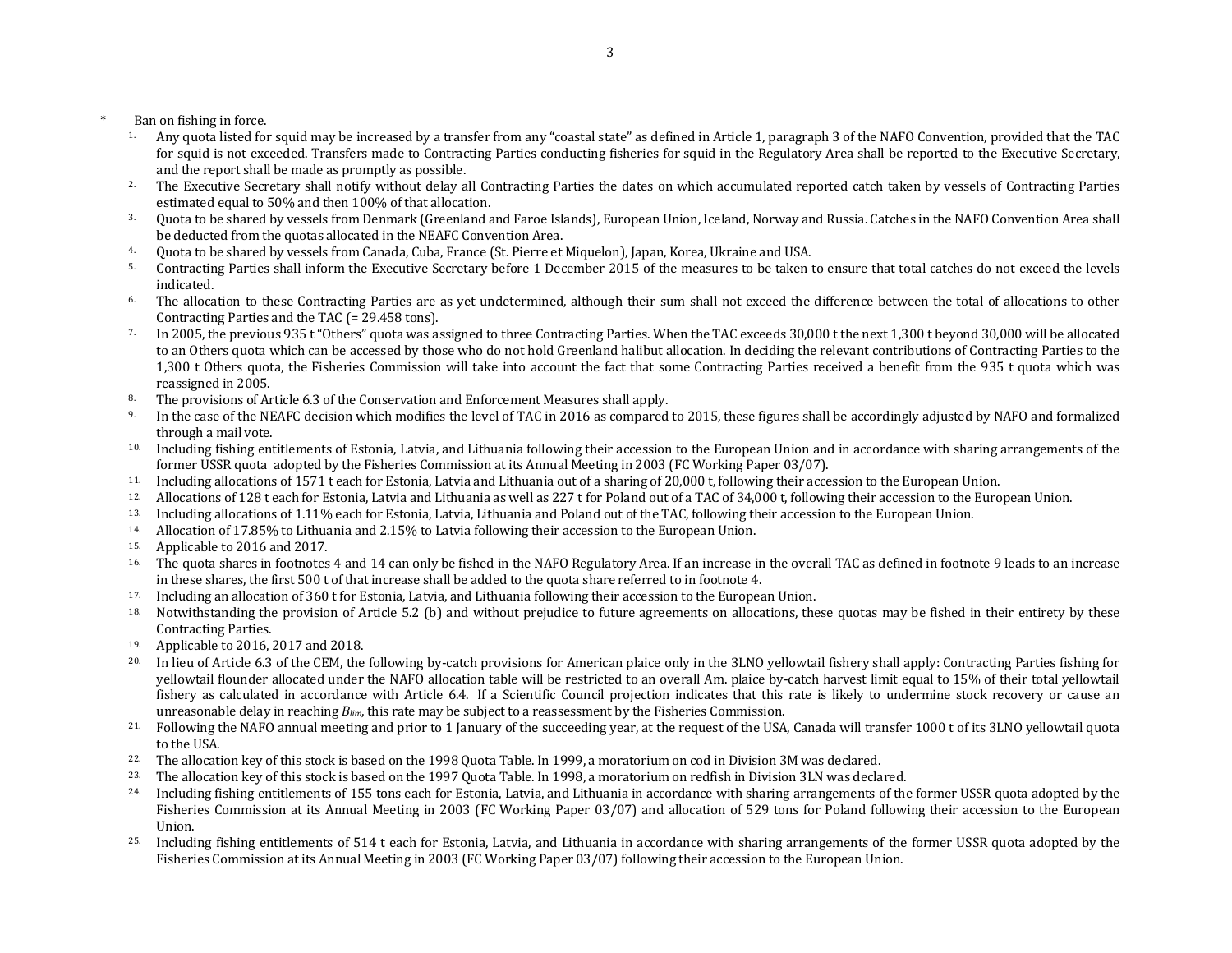- 26. Should a Contracting Party experience higher than normal catches per unit of effort (CPUE) and conclude that a shift to high availability levels of white hake during the fishing season – such as what was apparently the case in 2002 and 2003 – is taking place, then that Contracting Party shall notify the Executive Secretary and submit a summary of evidence for its conclusion (higher than normal CPUE and any other additional relevant information) within one month. On this basis, a mail vote will be submitted to the Fisheries Commission as to whether an exceptional increase in the availability of fish occurs. The TAC shall remain at 1,000t until the results of the vote are complete and the catch limitation provided for in Annex I. A. of the NCEM will apply. In case of a positive vote, the TAC is confirmed to be 2,000 metric tons. In the case of negative vote, the TAC shall remain at 1,000 metric tons.
- 27. The allocation key of this stock is based on the 1994 Quota Table. In 1995, a moratorium on witch flounder in Division 3NO was declared.
- 28. Should catches exceed 5000 t, additional measures would be adopted to further restrain catches in 2017.